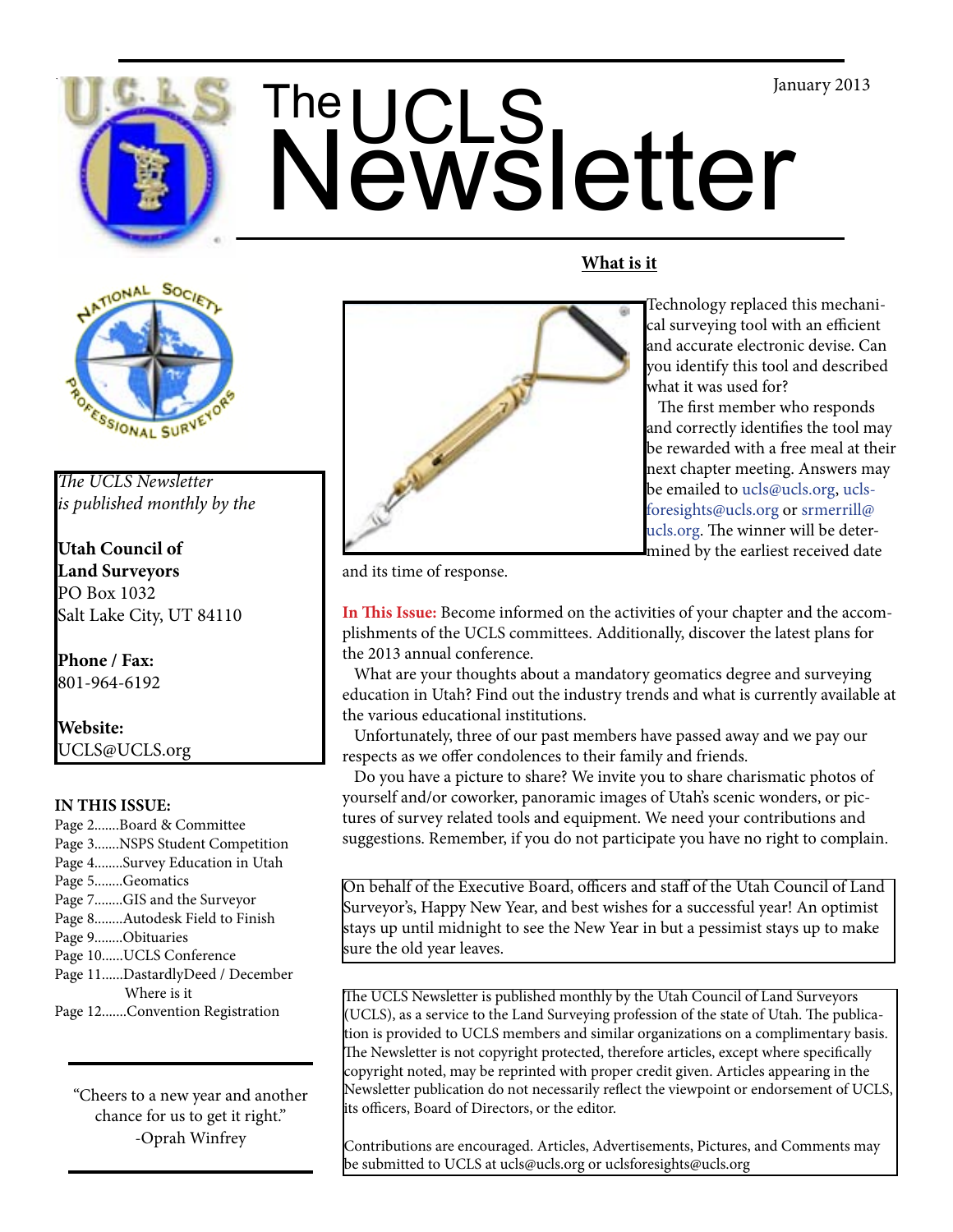Board/Committees Volume 2 Issue 1 January 2013 The UCLS *Newsletter*

### **UCLS Executive Board 2012**

#### **State Chair**

Brad Mortensen 3268 S. 930 W. Syracuse, UT 84075 (801) 363-5605 btmort@earthlink.net

#### **State Chair Elect**

Ernest D. Rowley 3648 W. 6050 S. Roy, UT 84067 (801) 399-8353 erowley@co.weber.ut.us

#### **Past State Chair**

Michael W. Nadeau 5226 W. Ashland Rose Dr. Herriman, UT 84065 (801) 569-1315 mnadeau@merid-eng.com

#### **NSPS Governor**

Steven Keisel 604 S. Blossom Circle Fruit Heights, UT 84037 (801) 512-4338 svkeisel@gmail.com

#### **West Fed Representative**

Ronald Whitehead 1801 N. Wittwer Lane Santa Clara, UT 84765 (435) 634-5780 ronw@washco.state.ut.us

#### **Book Cliffs Chapter President**

Jerry Allred PO Box 605 Duchesne, UT 84021 (435) 738-5352 jdallred@ubtanet.com

#### **Book Cliffs Chapter Representative**

David Kay 85 S. 200 E. Vernal, UT 84078 (435) 789-1017 dkay@uintahgroup.com

### **Color Country President**

Scott P. Woolsey 43 S. 100 E. Suite 100 St. George, UT 84770 (435) 628-6500 scottwoolsey@alphaengineering.com **Color Country Chapter Representative** Kenneth Hamblin 59 N. 2120 E. Circle St. George, UT 84790 (435) 673-3075 khamblin@infowest.com

**Utah Council of Land Surveyors Executive Board and Committees**

#### **Golden Spike President**

David K. Balling 198 E. Shadowbrook Lane Kaysville, UT 84037 (801) 295-7237 dkballing@msn.com

**Golden Spike Chapter Representative** Dallas Buttars 4646 S. 3500 W. Suite 300 West Haven, UT 84401

(801) 731-4075 isurveying@aol.com

## **Salt Lake Chapter President**

David Mortensen 231 W. 800 S. Ste A Salt Lake City, UT 84101 (801) 363-5605 davidmortensen@clcassoc.com

### **Salt Lake Chapter Representative** Jeff Searle 1975 W. 6440 S. West Jordan, UT 84084 (801) 569-1315 jsearle@merid-eng.com

#### **Timpanogos President**

Dennis P. Carlisle 867 S. Anna Ekins Lane Genola, UT 84655 (801) 362-8669 dpcarlisle1957@gmail.com

**Timpanogos Chapter Representative** Dan Knowlden Jr. 563 N. 1420 E. Spanish Fork, UT 84660 (801) 955-5606 surveydanpls@gmail.com

#### **Administrative Secretary**

Susan Merrill PO Box 1032 Salt Lake City, UT 84110 (801) 964-6192 srmerrill@ucls.org

**Chapter Vice Presidents: Book Cliffs** John R. Slaugh jrs@timberlinels.com **Color Country** J. Curt Neilson ncurt@cedarcity.org **Golden Spike** Chris B. Balling chris.balling@guestar.com **Salt Lake** Joe D. Richardson rsinc2002@hotmail.com **Timpanogos** Kevin Bishop kevin.oakhills@gmail.com

#### **Chapter Secretary/Treasurer**

**Book Cliffs** Arneldon T. Davis ndavis@sbtnet.com **Color Country** Roger M. Bundy nrbsurveying@infowest.com **Golden Spike** Doug L. Graham landsurvdg@aol.com **Salt Lake** Steven J. Dale steve.dale@wvc-ut.gov **Timpanogos** Dan E. Knowlden Sr. dknowlden@civilscience.com

#### **Committees & Committee Chairs**

**Legislation** Dale Robinson drobinson@sunrise-eng.com **Education** Dan Perry perrydl@uvu.edu **Publication** Steve Keisel Keith Russell svkeisel@gmail.com keith@ensignutah.com **Standards & Ethics** Matt Clark mountainlands@xmission.com **Membership** David Bronson dabronson@sanjuancounty.org **Public Relations** James Couts james.couts@ecislc.com Testing Darryl Fenn dfenn@merid-eng.com **Workshop & Convention** James Olschewski Scott Bishop jolschewski@utah.gov sbishop@horrocks.com **Historical** K. Greg Hansen gregh@haies.net **Construction Survey** Lance Greer lgreer@wwclyde.net Russell Flint russ@flintutah.com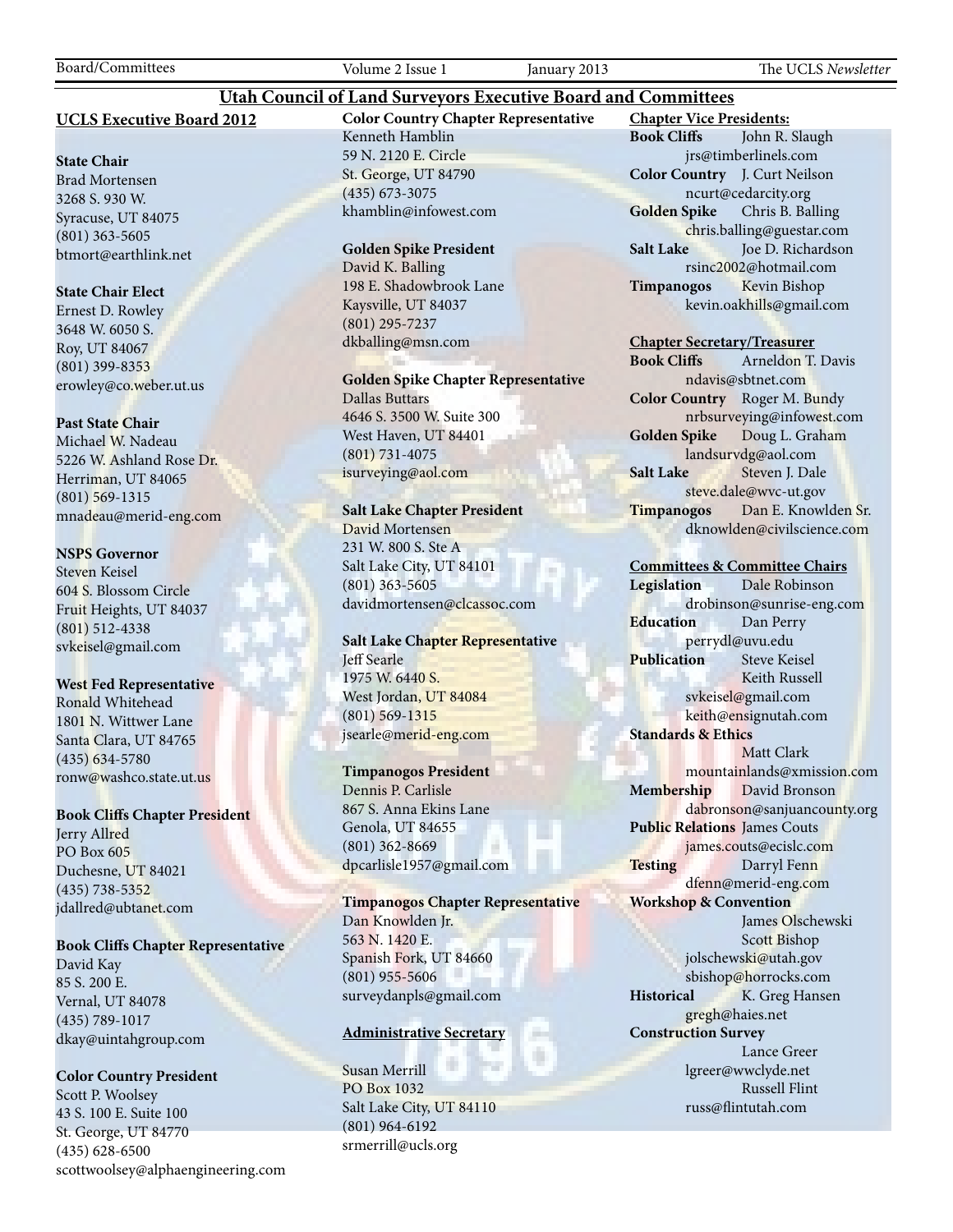# **2013 NSPS Student Competition**

to be held in conjunction with Utah Council of Land Surveyors (UCLS) February 26-28, 2013 South Town Expo Center - Sandy, Utah

**INTRODUCTION:** As was the case with recent competitions, NSPS is partnering with a larger state conference. This will allow students an opportunity to attend a conference complete with seminars, exhibits halls, networking opportunities and in a Spring Semester time frame, WFPS has graciously offered to host our national competition and we are quite excited to be able to provide you with an opportunity to visit Salt Lake City during prime ski season!

**REGISTRATION:** All teams planning to participate in the 2013 NSPS Student Competition must submit the **Registration**  Form (attached) to the Competition Coordinator: A. Richard Vannozzi to notify NSPS for their intentions to participate in the 2013 competition. This form should be sent via email to Mr. Vannozzi at the below email address on or before February 8th, 2013. Please direct questions concerning the Competition to Mr. Vanozzi **at your earliest convenience.**

Primary Contact via email: a.r.vannozzi@unh.edu

A. Richard Vannozzi Assistant Professor of Surveying & Mapping/Civil Technology Thompson School of Applied Science Cole Hall, 291 Mast Road University of New Hampshire Durham, NH 03824 Voice (617) 429-7036 (personal cell)

# **Part I: Surveying "Quiz Bowl" Style - Head to Head Competition. (75%)**

*Note: The 2014 competition will be the ALTA/ACSM Land Title Survey based competition, announced at the NSPS Board of Governors meeting in October. So, any student efforts to date will be allowed to be used in the 2014 competition. Seniors who may have been working on an ALTA/ACSL Land Title Survey project will be allowed to participate in 2014, at the discretion of their team's advisor. Furthermore, full instructions for the 2014 competition will be distributed at the 2013 competition so that teams will have a full year to work on their ALTA/ACSM projects.*

- 1. The topic for the first round will be Surveying and Mapping Terminology.
- 2. The topic for the second round will be Surveying Mathematics.
- 3. The topic for the third round will be Boundary and Cadastral Surveying.
- 4. The topic for the fourth round will be Measurement Technology.

# **Part II: Promotional Presentation: (25%)**

Each team will also need to prepare an original 3-5 minute multi-media (visual and sound\*) promotional video or fully automated PowerPoint presentation highlighting their program. This presentation should be suitable for high school students who may know nothing about surveying and would likely need to include information about what surveying is as well as information about your specific program.

# **MESSAGES FROM MEMBERS**

Thanks for a great newsletter! *Arthur LeBaron, PE, PLS Hurricane City Engineer*

 The flier that is being circulated for the 2013 UCLS/WFPS Convention Update appears as anything but professional. I have to admit that I got a chuckle at first glance of the cartoon surveyor picture. It appears that he is flipping someone off. At closer observation, much closer, it is a clear that is not the case. Probably has more to do with age and my poor eyesight. I am certainly not out to hurt anyone's feelings and maybe it is best left alone, but my personal opinion is that if we, as surveyors are striving for professionalism, lets exhibit professionalism on every level.

*-UCLS Member*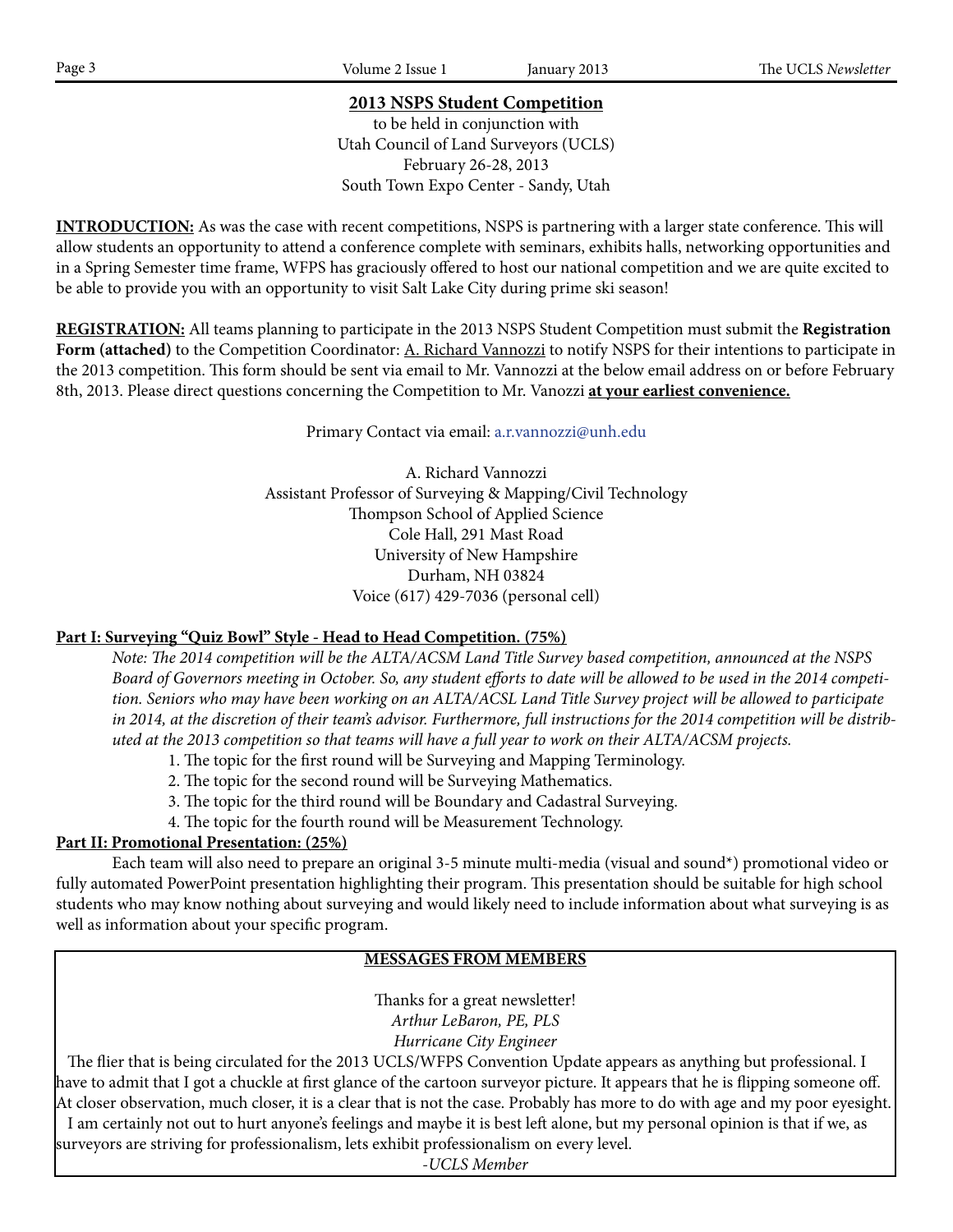#### **The Why's and the How's** By: Daniel Perry

 This article is one of four in a series intended to inform you as a member of the Utah Council of Land Surveyors about the Geomatics Program at Utah Valley University (UVU). Why and how it was developed, details of the coursework, other important elements of the program, and what the program could look like in the future.

 Shortly after I joined the Drafting and Design Technology faculty at UVU, Walt Cunningham gave me a ride in his little old pickup to the 2006 Utah Council of Land Surveyors (UCLS) convention in St. George and we got into a long and enjoyable conversation about surveying education in the State of Utah. We both agreed that a bachelor's degree would be a needed improvement to the current education. We also felt it was important to collaborate closely with each other to ensure a smooth transition between programs so students could take full advantage of the education and degree they already obtained at Salt Lake Community College (SLCC).

 The following year at the UCLS convention I conducted, on behalf of the UCLS Education Committee, an Education Survey in an effort to learn what the surveying profession in Utah thought of a bachelor's degree in Surveying and how important a formal educa-

tion was to them. The survey also requested information about specific coursework that the program could include. Such as, what and how much mathematics, field principles and practices, geodesy, geographic information systems (GIS), measurement science, computations and adjustments, etc. The response to the survey was close to 50% of the convention attendees which was an acceptable sample size for reliability. A few interesting statics came out of that survey. 48% thought a 4-year degree should be required for surveyors today. Nearly 50% had already obtained some formal education in Surveying, and over 82% of the respondents had 8 or more years of surveying experience. UVU was tied with Utah State University and University of Utah for being a good choice for the college or university to offer such a degree. Just a note here; UVU was the only school who was or is interested in offering such a 4-year bachelor's degree program.

 In addition to the UCLS survey, I performed secondary research on the surveying and mapping profession as well as



detailed examination and interviews with other geomatics, surveying, and mapping degree programs from around the United States. Some of these surveying schools included Penn State, Ferris State, Oregon Institute of Technology, Florida State, and all the western states schools. All this information helped immensely in determining what kind of a program we wanted and needed to develop here at UVU.

 After thousands of hours of research and investigation and based on the many sources of data mentioned, the UVU Geomatics program curriculum was developed to meet or exceed the following objectives:

1. Graduates to be prepared to pass the National Council of Examiners for Engineering and Surveying (NCEES)

- National Fundamentals of Surveying (FS) exam
- 2. Conform substantially with a nationally defined "Body of Knowledge" for a licensed surveyors (which was not developed at the time - nor is yet completed)
- 3. Existing four year degree programs primarily from the eleven western states (competitiveness and relevance)
- 4. Entrance into any graduate Geomatics degree program(s) in the U.S.
- 5. SLCC and the Associate of Applied Science degree course must substantially transfer to UVU
- 6. Substantially meet the courses recommended in the UCLS 2007 Education survey (previously referenced)
- 7. Be able to obtain ABET/ASAC accreditation within 5 years from program commencement
- 8. Must meet UVU curriculum standards and policies of rigor, relevance, inclusion, engaged learning, serious, etc.
- 9. Must conform to and be approved by the State of Utah Higher Education Board of Regents
- 10. Must utilize as many existing UVU courses as possible given the above constraints

 The following graphic was developed to illustrate the framework developed to reach the above stated objectives. This structure is different from any other program in the United States and is intended to strengthen the body of knowledge required for a practicing Professional Land Surveyor (PLS) and meets and exceeds all the Utah Division of Occupational and Professional Licensing (DOPL) requirements as defined by statute and regulation.

 The next three parts in this series will explain details of program coursework, other important elements of the program, and what the program could look like in the future.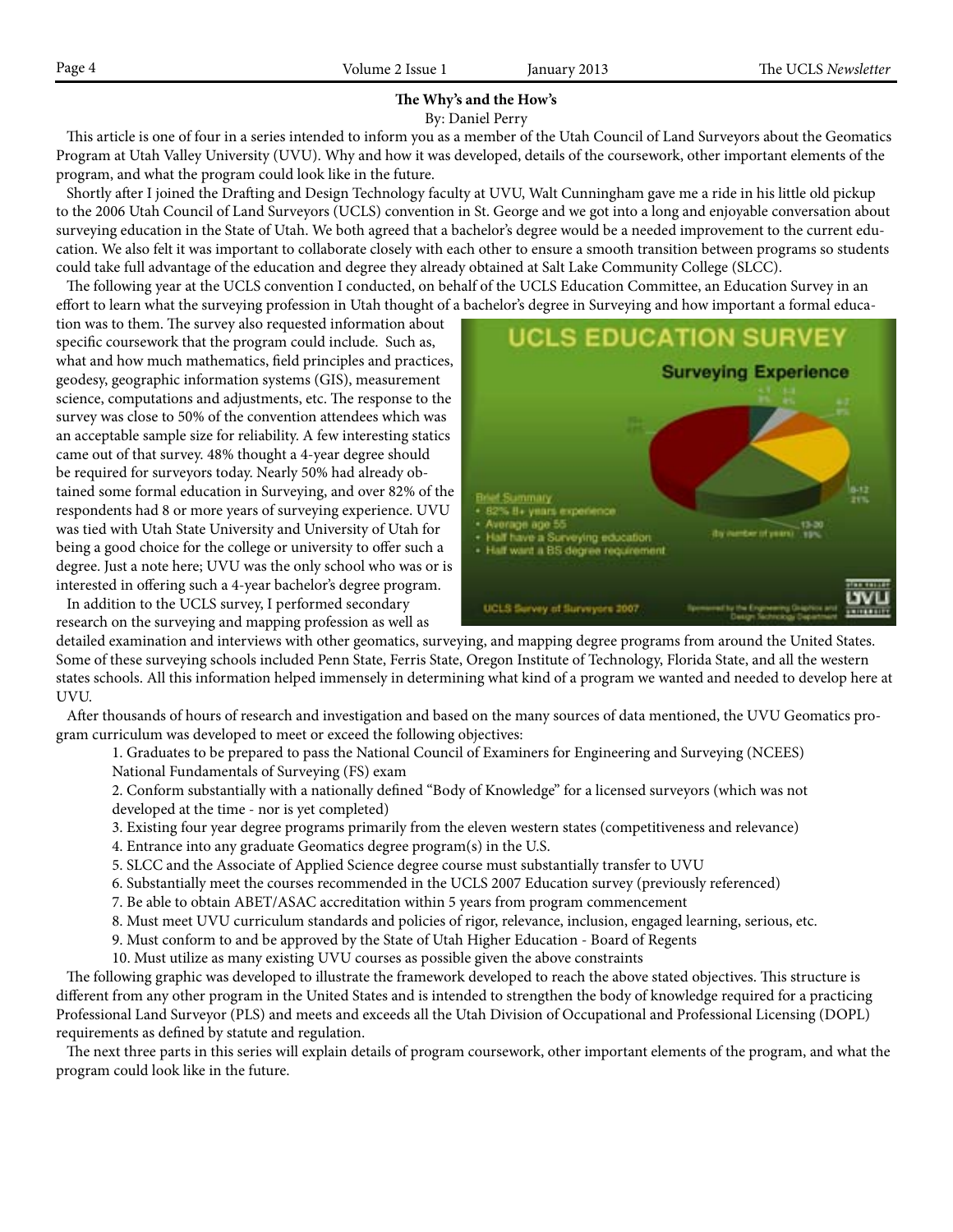

78B-2-226 Boundary Surveys

An action against a surveyor for acts, errors, or omissions in the performance of a boundary survey filed pursuant to Section 17-23-17 shall be brought within five years of the date of the filing.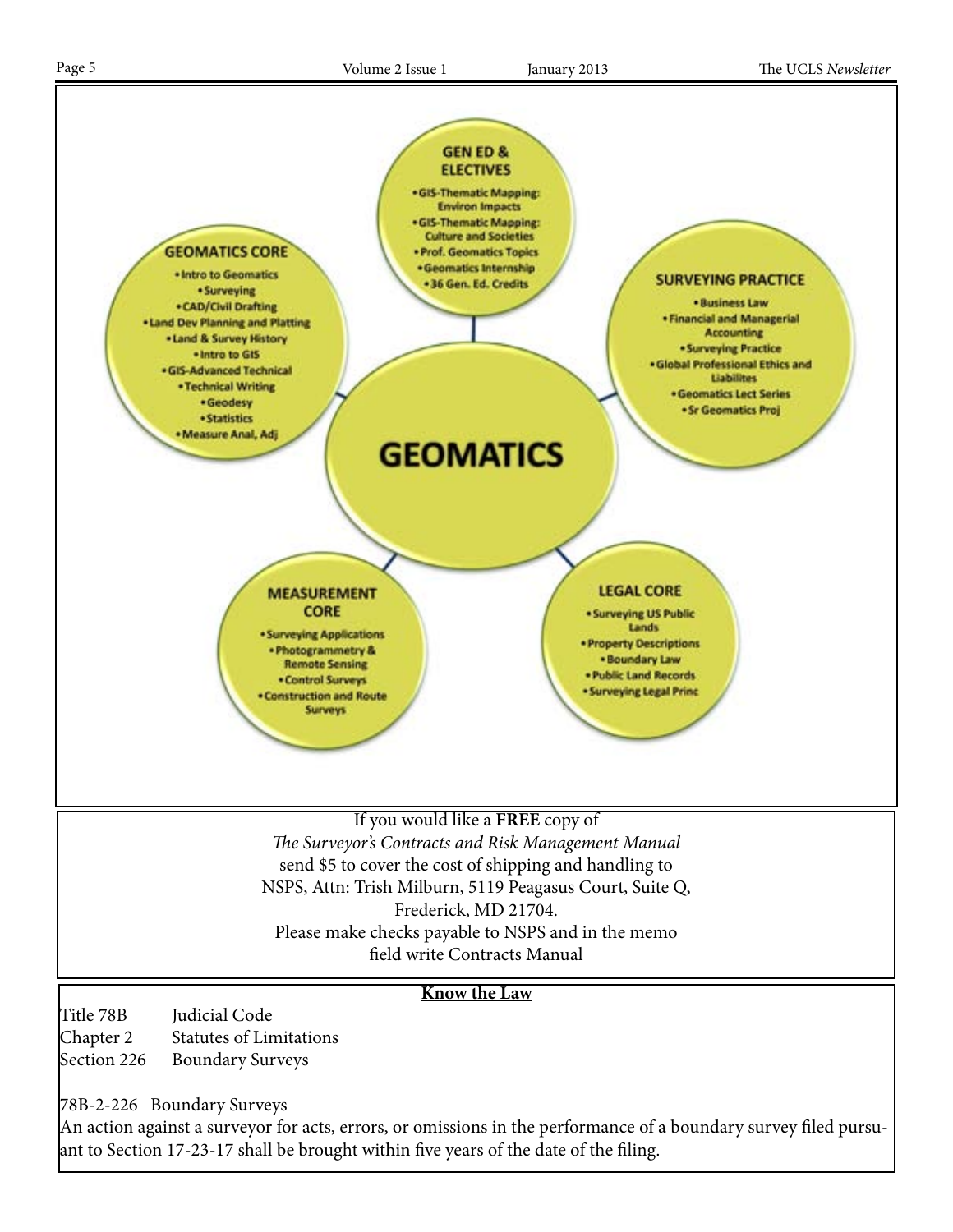# **UTAH COUNCIL OF LAND SURVEYORS MEMBERSHIP RENEWAL**

Return this renewal with fees to the Utah Council of Land Surveyors, P.O. Box 1032, Salt Lake City, Utah 84110

| <b>Send Mail To: Business</b><br>Home (circle one)                                                                  |                                                                                                                                           |
|---------------------------------------------------------------------------------------------------------------------|-------------------------------------------------------------------------------------------------------------------------------------------|
| Name: $\frac{1}{\sqrt{1-\frac{1}{2}} \cdot \frac{1}{2}}$                                                            | <b>Business</b><br>Name:                                                                                                                  |
|                                                                                                                     |                                                                                                                                           |
|                                                                                                                     | City, State, Zip:                                                                                                                         |
| City, State, Zip: $\frac{2}{\sqrt{2}}$                                                                              | Phone:                                                                                                                                    |
|                                                                                                                     | Fax:<br><u> 1989 - Jan Barbara Barat, margaret eta idazlea (h. 1989).</u>                                                                 |
|                                                                                                                     |                                                                                                                                           |
| <b>Membership being renewed:</b>                                                                                    | $\sim$<br><b>Membership Dues</b>                                                                                                          |
| <b>LICENSED</b><br>\$75.00<br>❏<br><b>ASSOCIATE</b><br>\$50.00<br>$\Box$                                            | 25.00<br>$\mathbb{S}$<br><b>Optional:</b> Membership Packet                                                                               |
| <b>OUT-OF-STATE</b><br>\$50.00<br>□<br><b>RETIRED</b><br>\$40.00<br>□                                               | <b>Optional:</b> Membership Packet<br>5.00<br>$\frac{\text{S}}{\text{S}}$ 5.00<br>on CD                                                   |
| <b>AFFILIATE</b><br>\$40.00<br>$\mathsf{L}$<br><b>STUDENT</b><br>\$20.00<br>□<br><b>SUSTAINING</b><br>\$120.00<br>□ | <b>Total Enclosed</b><br>\$<br>Monies paid to U.C.L.S. may be deductible as a Business Expense                                            |
| <b>Chapter memberhsip:</b><br><b>Book Cliffs</b><br>Color Country<br>0<br>$\Box$                                    | Golden Spike<br>Salt Lake<br>$\Box$<br>Timpanogos<br>$\Box$<br>$\Box$                                                                     |
| <b>Committee Choice:</b><br>Legislation<br>❏<br>⊔<br>Workshop<br>□<br>⊔<br><b>Public Relations</b><br>◻<br>$\Box$   | Education<br>$\Box$<br>Mailing and Newsletter<br><b>Standards and Ethics</b><br><b>Testing</b><br>❏<br>Historical<br>Membership<br>$\Box$ |

# **Do Unto Others**

One day, Bill and Tom went to a restaurant for dinner. As soon as the waiter took out two steaks, Bill quickly picked out the bigger steak for himself.

Tom wasn't happy about that: "When are you going to learn to be polite?"

Bill: "If you had the chance to pick first, which one would you pick?"

Tom: "The smaller piece, of course."

Bill: "What are you whining about then? The smaller piece is what you want, right?"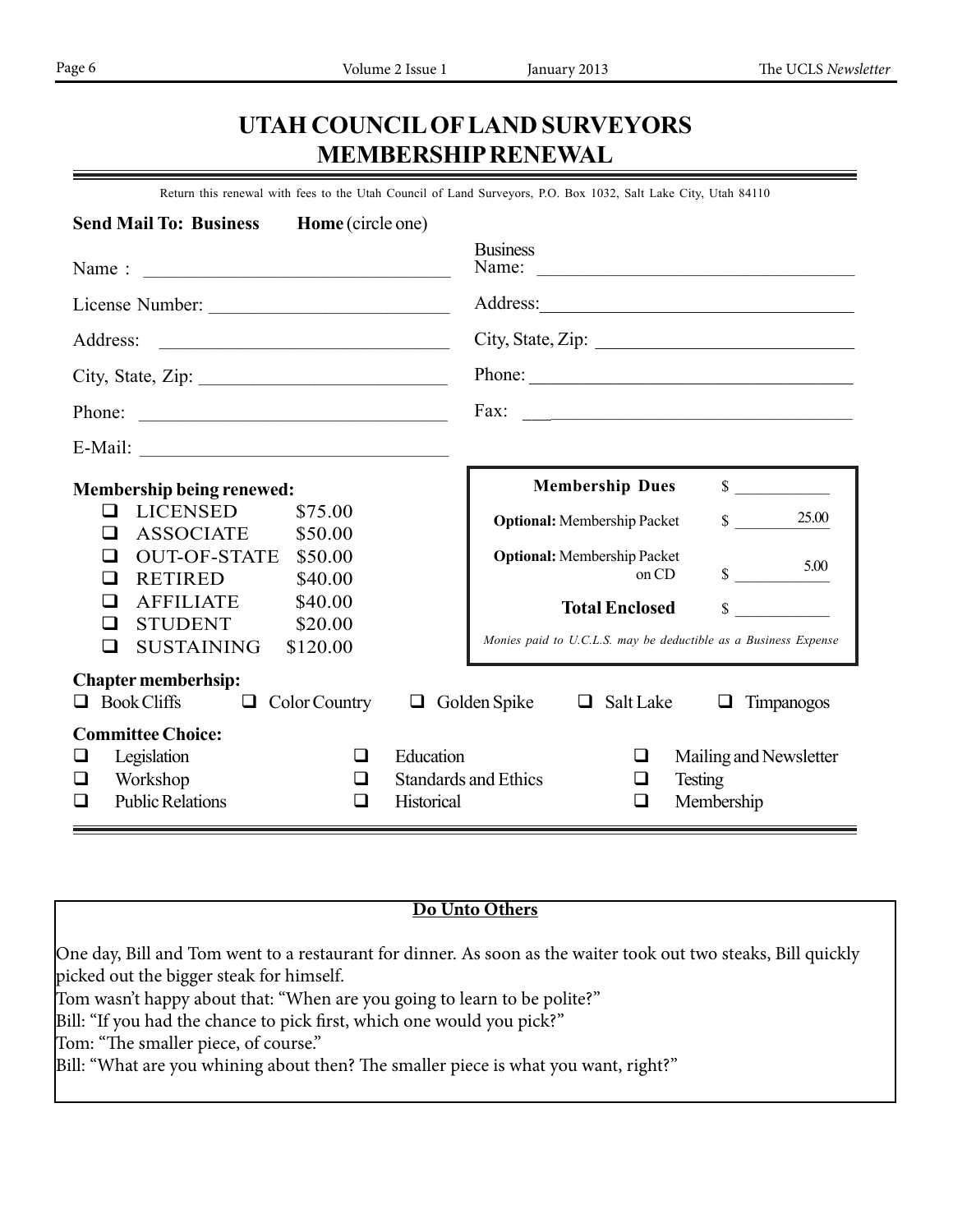

# lakeaways

- >> Widespread adoption of Geographic Information Systems is forcing many surveying firms to rethink their business model.
- >> The evolution of GIS technologies could lead to further consolidation within the marketplace.
- >> New business opportunities exist for surveying firms that know how to sift and analyze data.

or more than 2,000 years, land surveying hardly changed at all. In one generation, it has changed completely.

The advent and explosive expansion of Geographic Information Systems (GIS)

technology has rocked the surveying industry. With technological developments certain to accelerate in the coming years, surveyors must adapt to fast-changing market realities or risk being left behind.  $\gg$ 

18 ENGINEERING BY NOVEMBER / DECEMBER 2012

Continued at: http://www.nxtbook.com/nxtbooks/acec/engineeringinc1112/#/22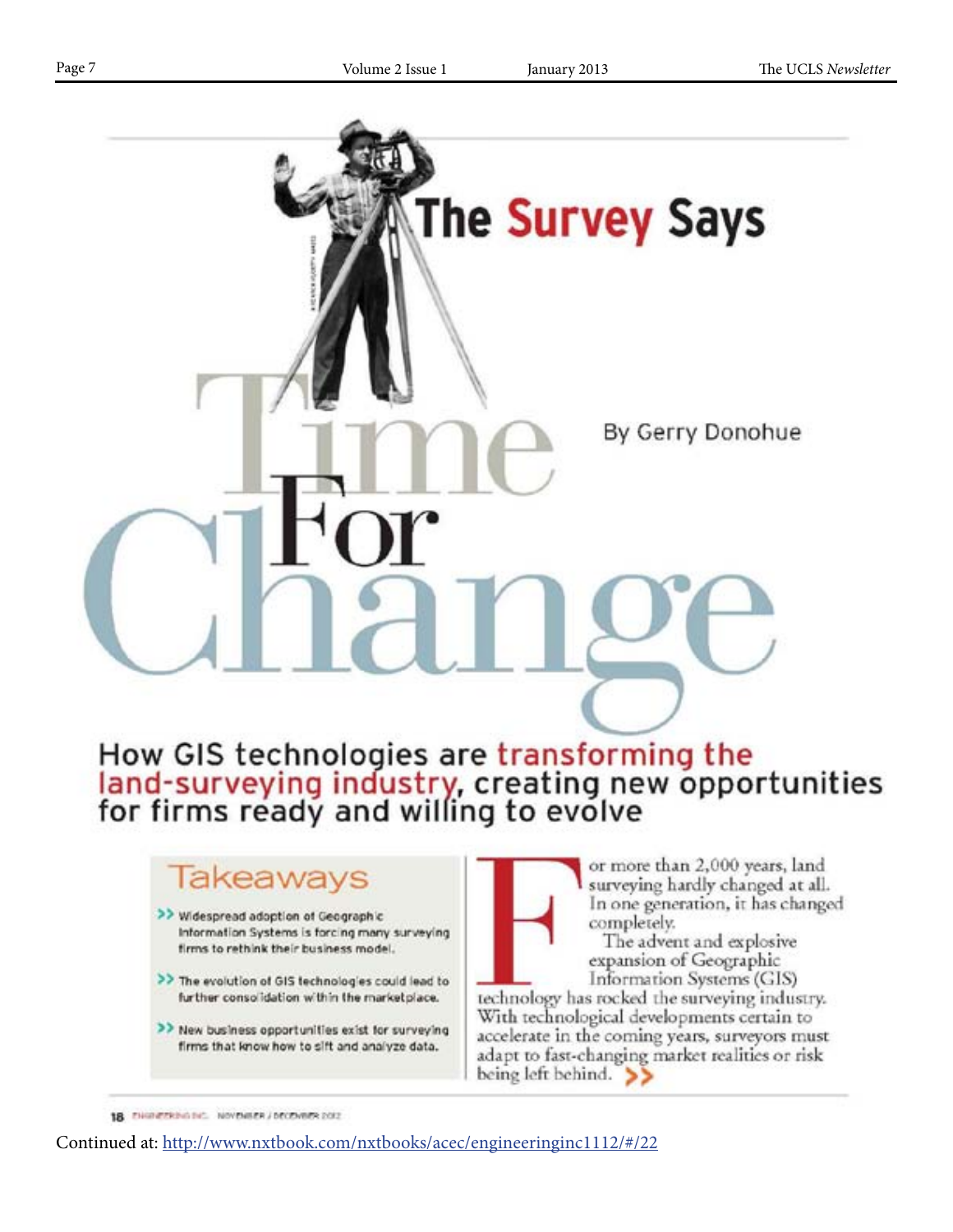

# UCLS/WFPS

In Conjunction with Prosoft, is pleased to announce the...

# Autodesk

Field  $\mathcal{T}^o$  Finish

Kick off your UCLS/WFPS 2013 conference experience with ProSoft's Nationally Recognized Technical Expert, Shawn Herring for an informative workshop that takes you from "Field to Finish" and demonstrates the new survey functionality in AutoCAD® Civil 3D®.

Whether it's a simple plat survey or a 1,000-lot subdivision, AutoCAD® Civil 3D® offers a single solution for importing, analyzing, and managing survey data. From the field to the office and back to the field again, you can import fieldbooks, perform traverse analysis, edit survey observations, create contours, and lay out parcels and alignments - all from one application.

# Tuesday, February 26, 2013 at the South Towne Expo Center from 2:00 pm to 5:00 pm

Relax afterwards in the ProSoft/Monsen Engineering Hospitality Suite. Stop in<br>for food, prizes and the opportunity to mix and mingle with your industry peers.

**C** ProSoft A Proud Sponsor of UCLS For Over 13 Years!!

**Survey Equipment Provided by** 

**Monsen Engineering** 



UCLS would like to welcome new members: Ricky Snyder, Jr. Cory Watkins Steven Daley David Johnson Stewart Ward

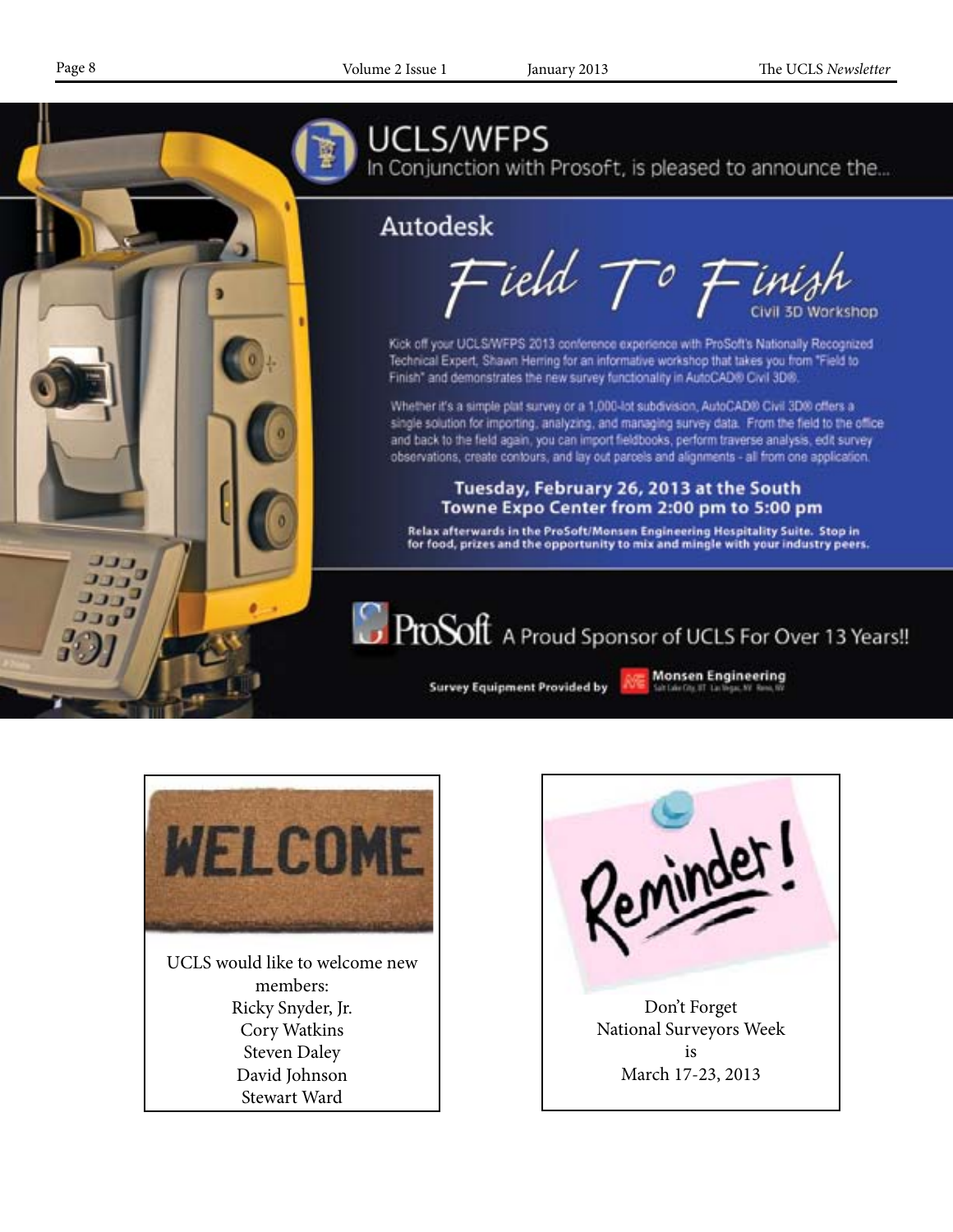

 Kenneth Arthur Petty 1957-2012

 Kenneth Arthur Petty was taken away suddenly from our family due to a heart attack. He was the first child of Horace and LaRue M. Petty, born in SLC, Utah on January 15, 1957. He married the love of his life, Yvonne Ricks Petty in the SLC Temple on November 25, 1978. Together they had 5 beautiful children. He was an amazing, generous, loving father and grandfather, and was devoted to his wife and family. He was an amazing big brother, loved by his four sisters and a great source of strength for his loving mother. He served in the England Manchester Mission. Following his mission he attended and graduated from Snow College.

 He worked hard as a project manager at McNeil Engineering for 22 years. He was a Temple worker in the Jordan River Temple. He was loved by the many friends, neighbors, and ward families for the service he gave so

willingly and his kind and gentle nature.

 He is survived by his wife Yvonne, children: Jeremy (Elisabeth), Melissa (DJ) Sorensen, Bryan, Stephanie, Bradley and 4 grandkids, mother LaRue M. Petty, father Horace A. (Virginia) Petty, sisters: Mary (Allen) Mathis, Susan (Rex) Hicks, Karen (Jonathan) Zeiner, and Lisa (Deke) Taylor.

Preceded in death by his grandson Rylan.

Funeral services will be held on Saturday at 11 a.m. in the Riverton 8th Ward, 12340 So. 2700 W. Friends may call Friday evening from 6-8 p.m. at the Broomhead Funeral Home, 12600 So. 2200 W. and Saturday 1 hour prior to services at the church



Clair M. Gardner 1928-2012

Clair M. Gardner passed away on November 13, 2012. Born in Delta, Utah on June 2, 1928 to Clair F. Gardner and Rachel Moody. Clair's mother passed away when he was six years old, leaving his father to raise three young boys. His father married a wonderful lady, Alice Israelson, who became Clair's second mother. Four more children were born to this union. He had an enduring love for each of his siblings and spoke fondly of them throughout his life. Clair learned a good work ethic early, working on his father's farm and dairy. He also honed his skills on repairing anything mechanical and electrical.

 In high school, he took flying lessons and earned his private pilot's license which developed into a life-long love of airplanes. During the Korean War, he enlisted in the US Army Air Corps and served for four years. His

plane was shot down, and his crew was miraculously rescued by our forces. He sustained injuries to his chest that put him in a hospital to recuperate. His stint in the service had a profound influence, and he often recalled experiences from that time in his life. After the service, he was employed by North American Aviation Co. while attending El Camino college at night. Upon his father's illness, he was called home to operate his father's dairy. On August 30, 1956, he married LaVon Barney in the Salt Lake Temple. His wife and children were his primary concern throughout his life. He served in two bishoprics as a counselor and Ward Clerk. For a number of years, he owned and operated TempGard Insulation Company. In 1978, he was elected as Salt Lake County Surveyor and upon retirement worked there part-time.

He is preceded in death by his parents and brother: Schuyler Gardner and grandson, Devin Sorensen.

 He is survived by his children: Melody (Jeff) Sorensen, and Lance (Diana) Gardner. Brothers: J.R. Gardner, Royal (Tong) Gardner, Kent (Linda) Gardner, Sisters: Chloe (Dale) Langston and Carol (Paul) Morgan. Sister-in-law: Joyce (Schuyler) Gardner and three grandchildren and great grandson.

We would like to thank the wonderful care providers at Abbington Manor for their loving attention.

 Funeral services will be held Saturday, December 22, 2012 at 12:00 p.m. at the Cottonwood 2nd Ward, 2080 East 5165 South, Salt Lake City, UT. Viewing will be held 10:00-11:45 a.m. prior to the services Interment at the Wasatch Lawn Cemetery, 3401 South Highland drive, Salt Lake City, U.T.



Boyd Olsen

1948-2012

Boyd Frank Olsen, age 64 passed away December 8, 2012 in Nephi, Utah.

 He was born June 3, 1948 in Castledale, Utah to Frank C. and AnnaLee Nielson Olsen. He married Ilene Johnson.

 Survived by his children Jennifer L. (Michael) Wagner and Eric B. Olsen; grandchildren, Mitchell, Amber, Aysha, and Abbie Wagner; mother, AnnaLee; brother, Rodger Olsen; sister, Sharon Miles. We love you and miss you! Private services were held.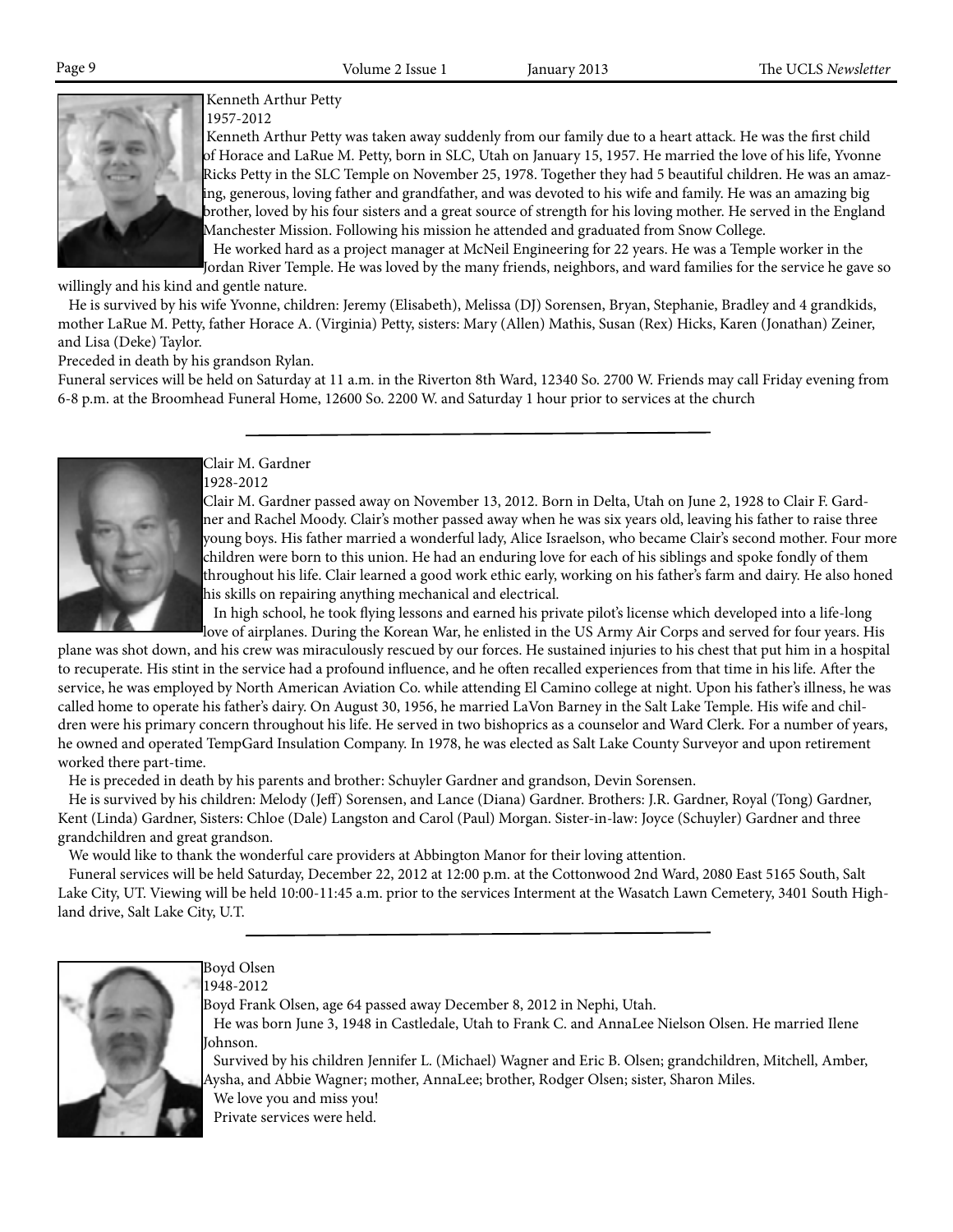# UCLS / WFPS 2013 CONVENTION UPDATE



"ARE WE **TRAINING OUR SURVEYORS RIGHT OR RITE"** 



As mentioned previously, the UCLS/WFPS 2013 Convention is set for February 26 - 28, 2013 at the South Towne Expo Center, 9575 South State Street, Sandy, Utah kicking off promptly at noon with open registration and our first session at 1:00 pm. The UCLS online registration will be opening up in January 2013 so start planning.



The convention hotel will be the Country Inn&Suites, SLC South Towne located at 10499 South Jordan Gateway, South Jordan, UT 84095, Phone 801-553-1151, Fax 801-553-1161. You may start making your reservations now, ask for the UCLS Convention Rate of \$90.00.

I love this Country."

Currently one of our featured presentations Tuesday afternoon will be AutoDesk's Field-To-Finish presented by ProSoft with a concurrent session on Mineral Rights by Linda Smith, PLS. Tuesday evening we will be favored with a Hospitality Suite sponsored by ProSoft & **TOSOIL** old friends and new (look for ProSoft's AutoDesk to help mix and mingle with announcement). This will also be a wonderful time to meet all the NSPS Student Competitors that will be

taking part of the competition on Wednesday and get to know the WFPS Association as well.

Wednesday will be a busy day filled with our keynote speaker Charlie Tucker with his presentation on Rail Road Surveying while at the same time the NSPS Student Competition will be underway. Wednesday night will be our awards banquet where we will also be presenting the winners of the Student Competition and they will get to showcase their winning project.



We are pleased to have Assistant Attorney General Charles Stormont. The Office of the Property Rights



Ombudsman - Brent Bateman, Aaron R. Smith PLS, Bill Stone PLS, Jeff Hurst, Earl Morriss Esq. PLS, Arthur LeBaron PLS, Trent Williams PLS, Jake Griffiths, and UVU to name a few that will be presenting our various session on Thursday talking about property rights, water rights, surveying right (rite) in Utah and how to market yourself and/or your survey company. We are very excited to have a session on TrigStar, Surveying/Machine

Grading, as well as several other wonderful breakout sessions.

The UCLS Annual Board Meeting will be held Thursday night following all the convention fun and the



WFPS Annual Board Meeting will be held Friday for all those wanting to participate and join in. We are looking for donations as well as help with the scholarship auction from each of you and our various committees so please contact Scott Bishop or James Olschewski for your donations or to provide input.

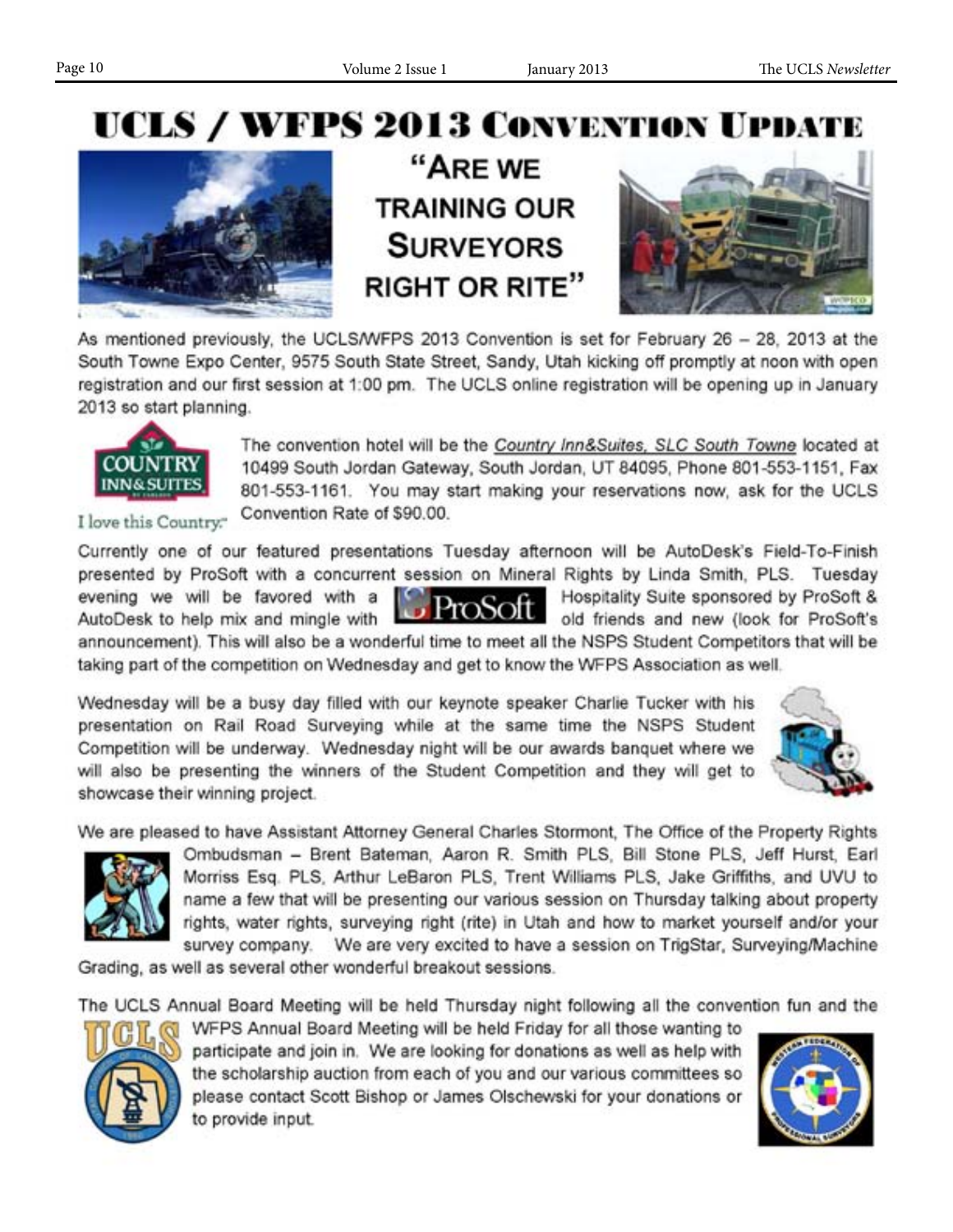### **Dastardly Deed**

PRESCOTT TO. **ROWE** 

KNOW ALL MEN by those presents that I Dudley Prescott of Gilmanton in the county of Strafford and State of New Hampshire Gentlman for and in consideration of the sum of sixty dollars to me in hand before the delivery hereof well and truly paid by By Jeremiah Rowe of Gilmanton in the county of Strafford & Sate aforesid

yearman the receipt where of I do hereby acknowledge have given granted bargained sold and by these presents do give grant bargain sell alien enfectf convey and confirm unto the said Jerthese presents do give grant pargain sell allen entedir burkey and in Gilmanton aforesaid the same being in part of the forty eaker lot Number fourty two in the third range of the second division of fourty acre lots all that part of the said lot that lias Northsley of the rod that leads from the provence rods to Jeremah Rowes Jur house where he now lives suppose the same to be about six acres be the same more or less excepting two rods left for a rode of the nouth side next to moses Pesley land TO have and to hold the said granted premises with all the privileges and appurtenances to the same belonging to him the said Jererimah Romes to his heirs and assigns to their only proper use and benefit forever and I the said Dudley Presebtt neirs and assigns to their only proper use and concrete receive covenant grant and agree to and with the said Jeromiah Rowes his heirs and assigns that until the delivery hereof I am the lawful the said Jeromian Rowes his neirs and assigns that their the correct in fee simple and have owner of the said premises selzed and possessed thereof in my our regional that the premises are free and clear of all and every incumbrance whatsoever And that I my heirs executors and administrators shall and will warrent the same to him and his heirs and assigns against the lawful claims and demands of any person or persons whomsoever In witness whereof I have herounto hereunto set my hand and seal this third day of April in the year of our Lord one thousand eight hundred and two -DUDLEY PRESCOTT - Seal -Signed sealed and delivered in the presence of Strafford Ss, The Gilmanton day of John Sweasy

Horatio G Prescott Rec<sup>d</sup> Feby 25th 1806 Ex<sup>d</sup> by Jonas C March Register

June the 14.. one thousand eight hundred and two Then the above named Dudley Prescott personal. appearing acknowledged the above written instr ment to be his voluntary act and deed before : Ebent Smith Justice of the Peace

(Book 50 page 326) Strafford



# **"Where is it"**

Greg Hansen was the first member who correctly identified the location of the no trespassing sign featured in the December Newsletter. This sign is located on the north end of 1100 West at 21st Street in Ogden Utah.